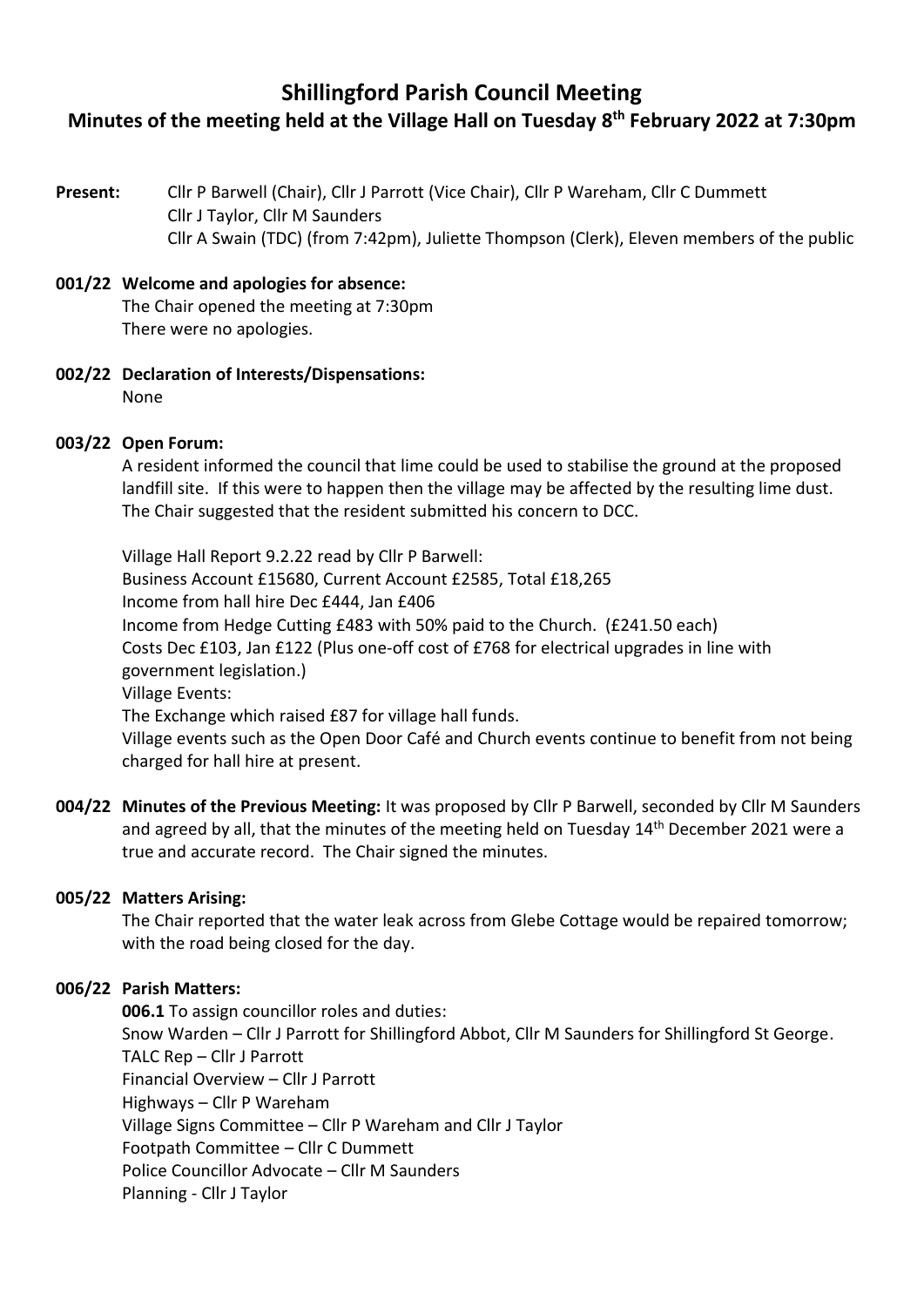**006.2** It was proposed by Cllr P Barwell, seconded by Cllr J Taylor and agreed by all to pay £500 to the village hall signs committee now; earlier than originally budgeted for.

**006.3** The local lettings agreement was agreed and signed by the Chair.

**006.4** The Chair to find out if the village green can be registered with the Open Spaces Society. **006.5** Following concerns about the maintenance of footpath no.3, DCC PROW have now passed it as fit.

**006.6** Clerk to find out if permission is needed for maintenance works to Peamore War Memorial. **006.7** Cllr M Saunders reported on the recent Devon and Cornwall Constabulary online briefing, where he made contact with PC S Hodges (the PC for the area).

Contact has also been made with the local Neighbourhood Watch co-ordinator in the hope that they will attend PC meetings or provide regular reports.

**006.8** The PC were still waiting for a response to their questions regarding the resurfacing of Shillingford Lane.

#### **007/22 Planning:**

#### **007.1 To discuss planning applications:**

DCC/4268/2021 – Lower Brenton Farm, road past Higher Brenton Farm, Kennford Provision of temporary construction, demolition and excavation waste recycling facility 22/00019/DCC – Lower Brenton Farm, Kennford

Consultation from Devon County Council on county matter application for provision of temporary construction, demolition and excavation waste recycling facility; importation and landfilling of approximately 1.2 million cu.m of inert waste materials; and associated works including the installation of drainage infrastructure and alterations to existing vehicular accesses (DCC red AHX/DCC/4268/2021)

All Cllrs were opposed to this planning application and the Clerk will draft a response detailing Cllrs concerns over issues relating to landscape, ecology, well-being/recreation, transport, access, pollution and the consultation process.

Comments already made on:

21/02813/HOU – 2 Peamore House, Alphington Erection of an oak framed garden room replacing existing garden room No objections

21/02814/LBC – 2 Peamore House, Alphington Erection of an oak framed garden room replacing existing garden room No objections

## **007.2 To note withdrawn application:**

21/02231/FUL – The Barton, Barton Lane, Shillingford Abbot Siting of mobile home for farm worker Application withdrawn

## **008/22 Finance:**

**008.1** The monthly bank reconciliations for December 2021 and January 2022 were agreed by all and signed by the Clerk and Cllr J Parrott. The balance of accounts of £5,225.55 was noted. **008.2** The following payments were approved:

| .            |                              |
|--------------|------------------------------|
| <b>DALC</b>  | <b>Training and Guides</b>   |
| G Young      | <b>Planning Film</b>         |
| Village Hall | <b>Village Signs Funding</b> |
|              |                              |